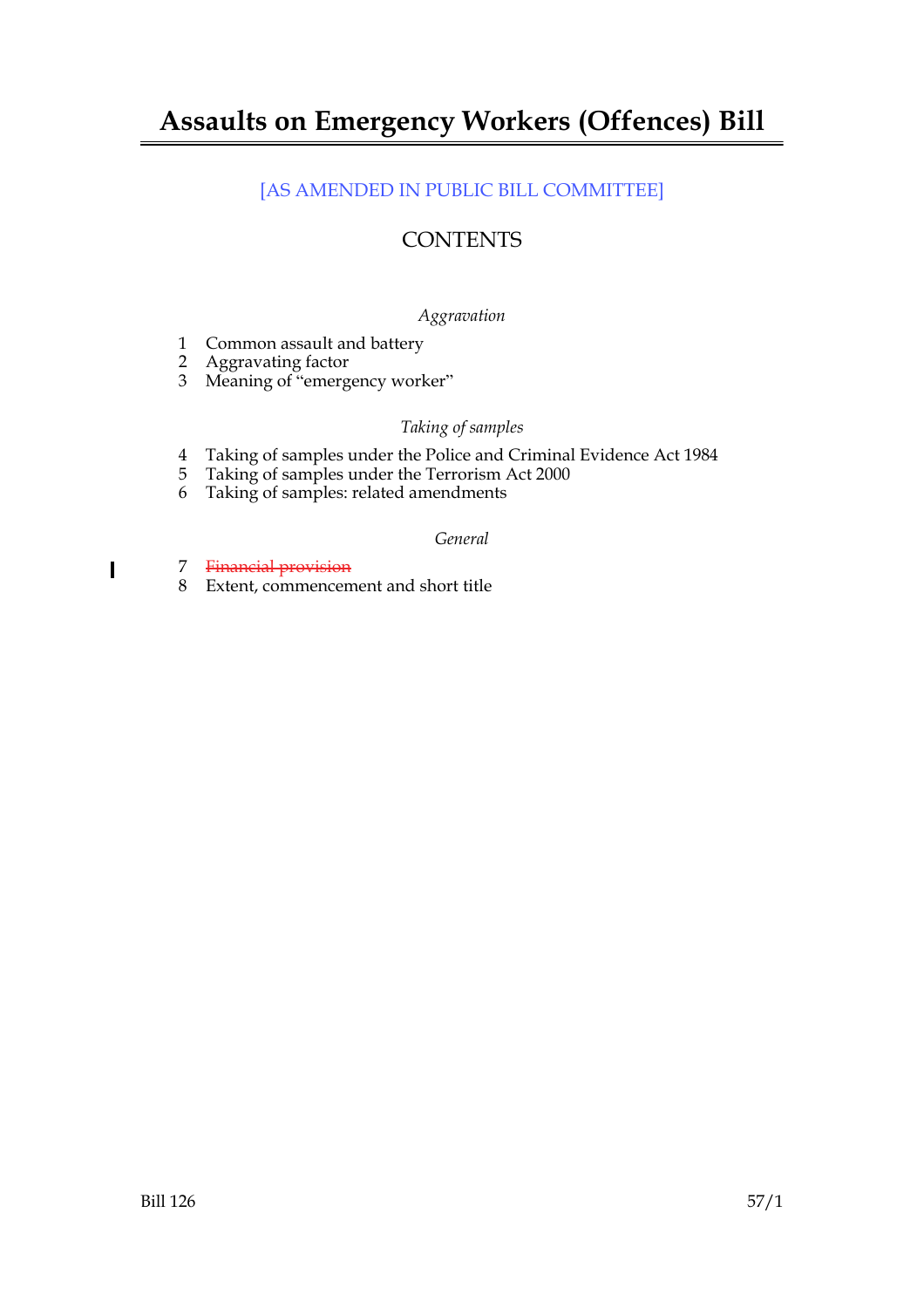# A **BILL**

# [AS AMENDED IN PUBLIC BILL COMMITTEE]

#### $T<sub>O</sub>$

Make provision about offences when perpetrated against emergency workers, and persons assisting such workers; to make certain offences aggravated when perpetrated against such workers in the exercise of their duty; to require persons suspected of certain assaults against such workers which may pose a health risk to provide intimate samples and to make it an offence, without reasonable excuse, to refuse to provide such samples; and for connected purposes.

E IT ENACTED by the Queen's most Excellent Majesty, by and with the advice and consent of the Lords Spiritual and Temporal, and Commons, in this present Parliament assembled, and by the authority of the same, as follows:  $B_{\text{p}}$ 

### *Aggravation*

### **1 Common assault and battery**

- (1) The section applies to an offence of common assault, or battery, that is committed against an emergency worker acting in the exercise of functions as such a worker.
- (2) A person guilty of an offence to which this section applies is liable—
	- (a) on summary conviction, to imprisonment for a term not exceeding 12 months, or to a fine, or to both;
	- (b) on conviction on indictment, to imprisonment for a term not exceeding 12 months, or to a fine, or to both.
- (3) For the purposes of subsection (1), the circumstances in which an offence is to be taken as committed against a person acting in the exercise of functions as an emergency worker include circumstances where the offence takes place at a time when the person is not at work but is carrying out functions which, if done in work time, would have been in the exercise of functions as an emergency worker.

*5*

*10*

 $\overline{\phantom{a}}$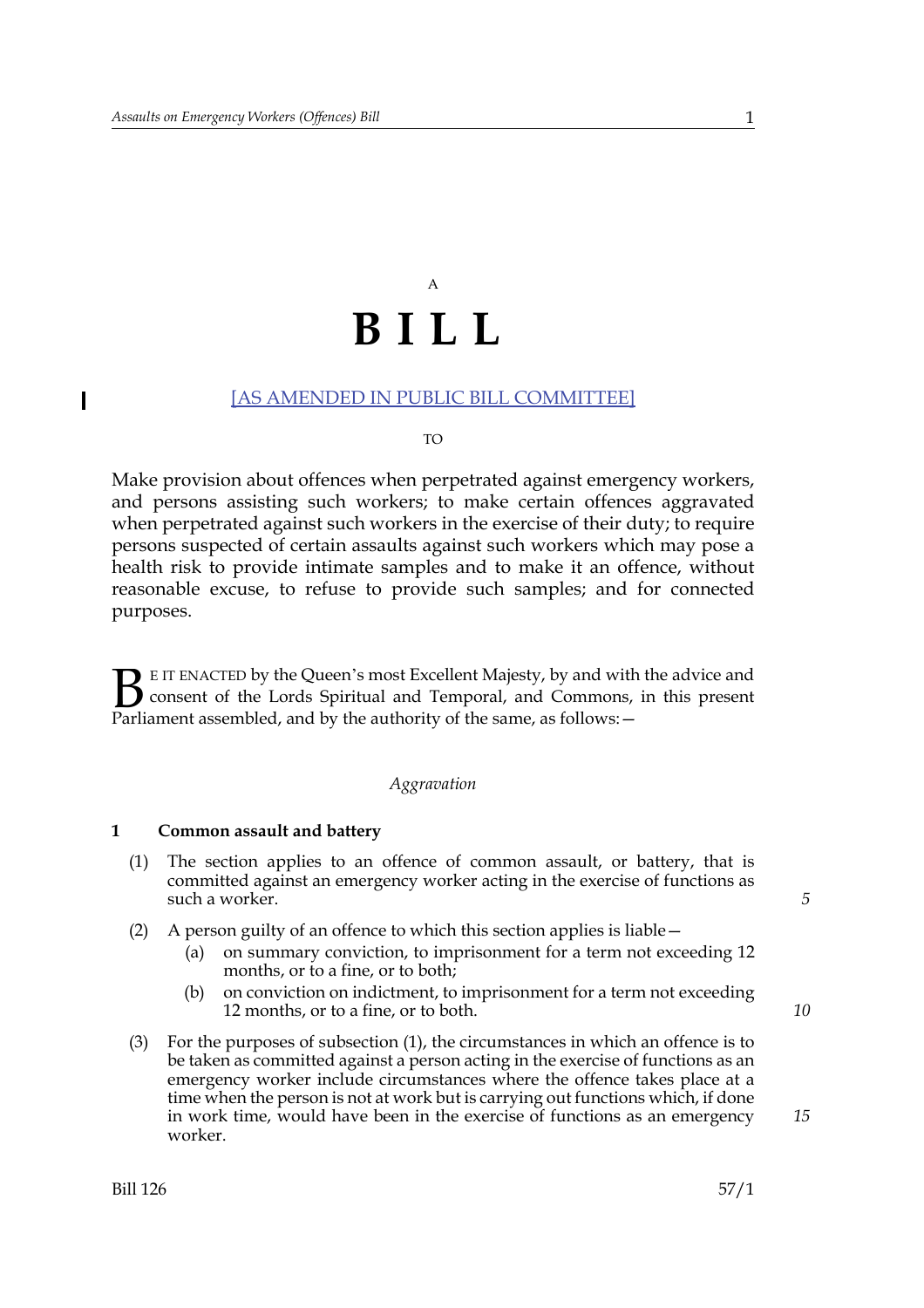- (4) In relation to an offence committed before the coming into force of section 154(1) of the Criminal Justice Act 2003 (increase in maximum term that may be imposed on summary conviction of offence triable either way), the reference in subsection  $(2)(a)$  to 12 months is to be read as a reference to 6 months.
- (5) In consequence of subsections (1) to (3), in section 39 of the Criminal Justice Act 1988 (which provides for common assault and battery to be summary offences punishable with imprisonment for a term not exceeding 6 months)—
	- (a) the existing text becomes subsection (1);
	- (b) after that subsection insert—
		- "(2) Subsection (1) is subject to section 1 of the Assaults on Emergency Workers (Offences) Act 2017 (which makes provision for increased sentencing powers for offences of common assault and battery committed against an emergency worker acting in the exercise of functions as such a worker)." *10*
- (6) This section applies only in relation to offences committed on or after the day it comes into force. *15*

# **2 Aggravating factor**

- (1) This section applies where—
	- (a) the court is considering for the purposes of sentencing the seriousness of an offence listed in subsection (3), and *20*
	- (b) the offence was committed against an emergency worker acting in the exercise of functions as such a worker.
- (2) The court—
	- (a) must treat the fact mentioned in subsection (1)(b) as an aggravating factor (that is to say, a factor that increases the seriousness of the offence), and *25*
	- (b) must state in open court that the offence is so aggravated.
- (3) The offences referred to in subsection  $(1)(a)$  are  $-$ 
	- (a) an offence under any of the following provisions of the Offences against the Person Act 1861—
		- (i) section 16 (threats to kill);
		- (ii) section 18 (wounding with intent to cause grievous bodily harm);
		- (iii) section 20 (malicious wounding);
		- (iv) section 23 (administering poison etc);
		- (v) section 28 (causing bodily injury by gunpowder etc);
		- (vi) section 29 (using explosive substances etc with intent to cause grievous bodily harm);
		- (vii) section 47 (assault occasioning actual bodily harm);
	- (b) manslaughter;
	- (c) kidnapping;
	- (d) an ancillary offence in relation to any of the preceding offences.
- (4) For the purposes of subsection  $(1)(b)$ , the circumstances in which an offence is to be taken as committed against a person acting in the exercise of functions as an emergency worker include circumstances where the offence takes place at a time when the person is not at work but is carrying out functions which, if done

*45*

*30*

*35*

*40*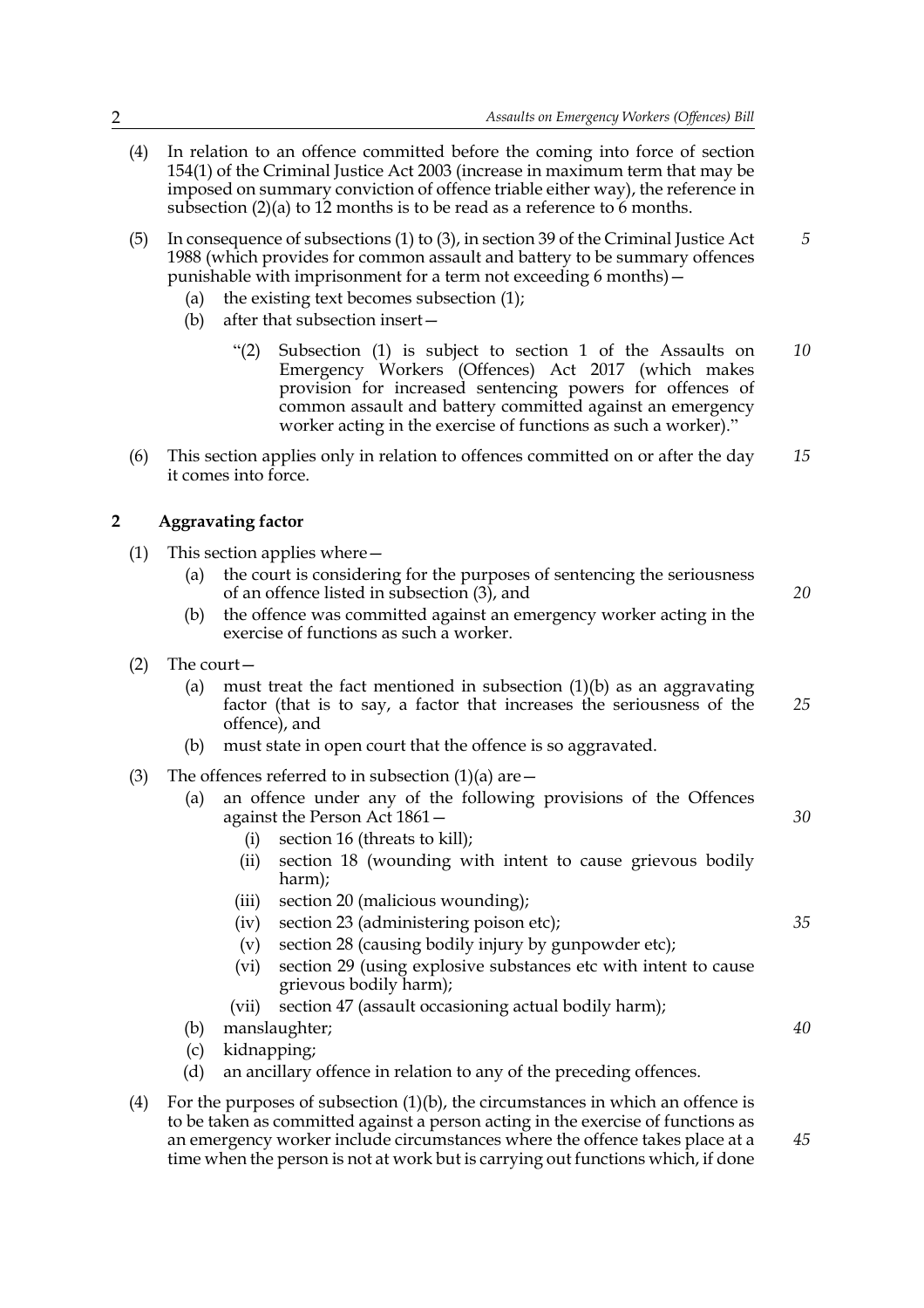in work time, would have been in the exercise of functions as an emergency worker.

(5) In this section—

"ancillary offence", in relation to an offence, means any of the following—

- (a) aiding, abetting, counselling or procuring the commission of the offence;
- (b) an offence under Part 2 of the Serious Crime Act 2007 (encouraging or assisting crime) in relation to the offence;
- (c) attempting or conspiring to commit the offence;

"emergency worker" has the meaning given by section 3.

- (6) Nothing in this section prevents a court from treating the fact mentioned in subsection (1)(b) as an aggravating factor in relation to offences not listed in subsection (3).
- (7) This section applies only in relation to offences committed on or after the day it comes into force.

## **3 Meaning of "emergency worker"**

- (1) In sections 1 and 2, "emergency worker" means—
	- (a) a constable;
	- (b) a person (other than a constable) who has the powers of a constable or is otherwise employed for police purposes or is engaged to provide services for police purposes; *20*
	- (c) a National Crime Agency officer;
	- (d) a prison officer;
	- (e) a person (other than a prison officer) employed or engaged to carry out functions in a custodial institution of a corresponding kind to those carried out by a prison officer;
	- (f) a prisoner custody officer, so far as relating to the exercise of escort functions;
	- (g) a custody officer, so far as relating to the exercise of escort functions;
	- (h) a person employed for the purposes of providing, or engaged to provide, fire services or fire and rescue services; *30*
	- (i) a person employed for the purposes of providing, or engaged to provide, search services or rescue services (or both);
	- (j) a person employed for the purposes of providing, or engaged to provide, ambulance services, accident and emergency department services or urgent treatment centre services. -*35*
		- (i) NHS health services, or

(ii) services in the support of the provision of NHS health services, and whose general activities in doing so involve face to face interaction with individuals receiving the services or with other members of the public. *40*

- (2) It is immaterial for the purposes of subsection (1) whether the employment or engagement is paid or unpaid.
- (3) In this section—

In subsection  $(1)(e)$ , "custodial institution" means any of the following – *45*

(a) a prison;

*5*

*10*

*15*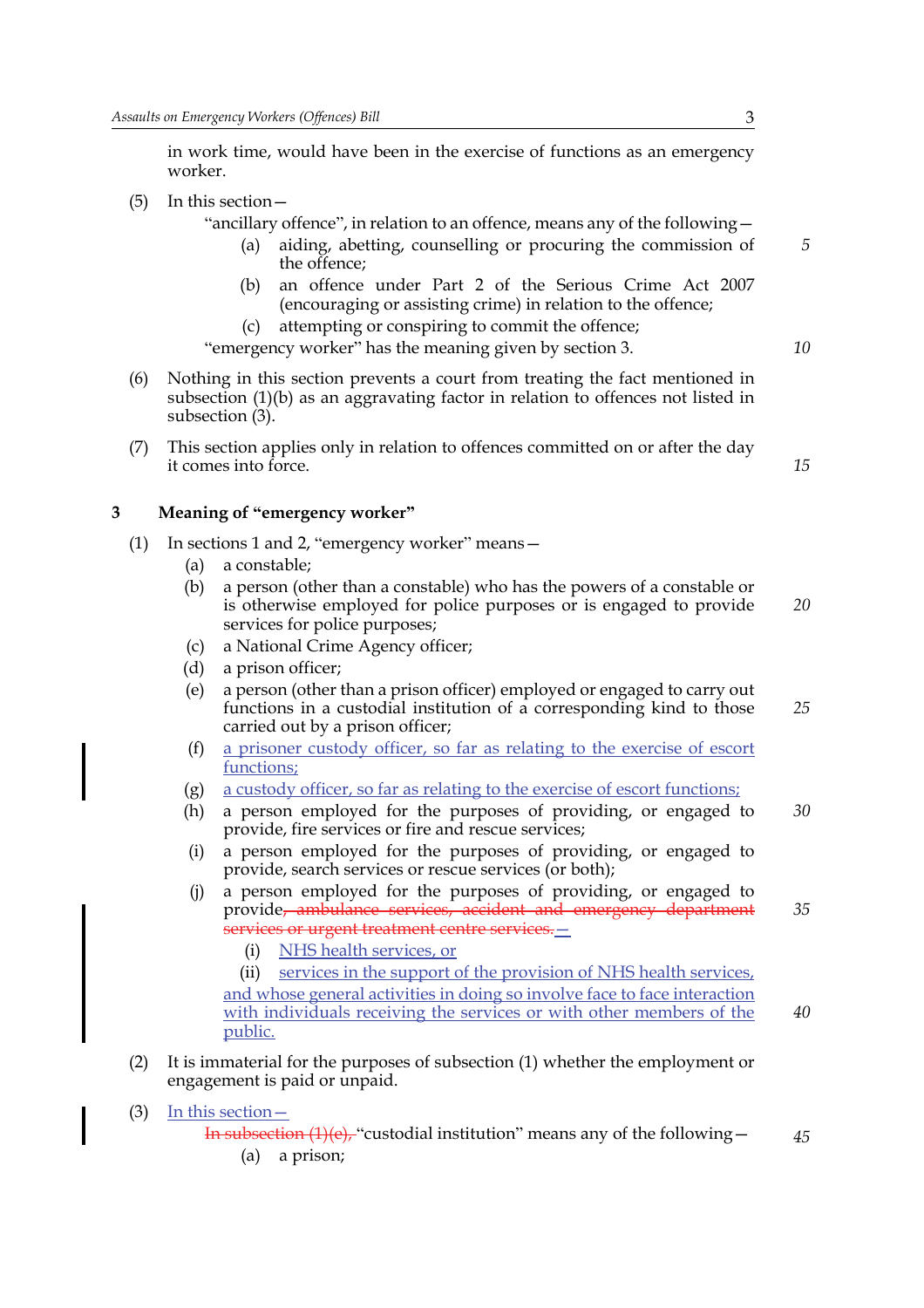|     |                                                                                                                                                                              | (b)                                                                                                                                                                      | a young offender institution, secure training centre, secure                                                                                                                                    |    |
|-----|------------------------------------------------------------------------------------------------------------------------------------------------------------------------------|--------------------------------------------------------------------------------------------------------------------------------------------------------------------------|-------------------------------------------------------------------------------------------------------------------------------------------------------------------------------------------------|----|
|     | (c)                                                                                                                                                                          |                                                                                                                                                                          | college or remand centre;<br>a removal centre, a short-term holding facility or pre-departure                                                                                                   |    |
|     |                                                                                                                                                                              |                                                                                                                                                                          | accommodation, as defined by section 147 of the Immigration                                                                                                                                     | 5  |
|     |                                                                                                                                                                              | (d)                                                                                                                                                                      | and Asylum Act 1999;<br>services custody premises, as defined by section 300(7) of the                                                                                                          |    |
|     |                                                                                                                                                                              |                                                                                                                                                                          | Armed Forces Act 2006;                                                                                                                                                                          |    |
|     | "custody officer" has the meaning given by section 12(3) of the Criminal<br>Justice and Public Order Act 1994;                                                               |                                                                                                                                                                          |                                                                                                                                                                                                 |    |
|     | "escort functions"-                                                                                                                                                          |                                                                                                                                                                          |                                                                                                                                                                                                 | 10 |
|     |                                                                                                                                                                              | (a)                                                                                                                                                                      | in the case of a prisoner custody officer, means the functions<br>specified in section 80(1) of the Criminal Justice Act 1991;                                                                  |    |
|     |                                                                                                                                                                              | (b)                                                                                                                                                                      | in the case of a custody officer, means the functions specified in<br>paragraph 1 of Schedule 1 to the Criminal Justice and Public<br>Order Act 1994;                                           | 15 |
|     | "NHS health services" means any kind of health services provided as part                                                                                                     |                                                                                                                                                                          |                                                                                                                                                                                                 |    |
|     |                                                                                                                                                                              | of the health service continued under section 1(1) of the National<br>Health Service Act 2006 and under section 1(1) of the National Health<br>Service (Wales) Act 2006; |                                                                                                                                                                                                 |    |
|     |                                                                                                                                                                              | services "prisoner custody premises, as defined officer" has the meaning                                                                                                 |                                                                                                                                                                                                 |    |
|     |                                                                                                                                                                              | given by section 30089(71) of the Armed Forces-Criminal Justice Act<br>20061991.                                                                                         |                                                                                                                                                                                                 |    |
| (4) | For the purposes of subsection (1)(h), the persons employed for the purposes<br>of providing, or engaged to provide, any of the services there mentioned<br>include persons- |                                                                                                                                                                          |                                                                                                                                                                                                 |    |
|     | (a)                                                                                                                                                                          |                                                                                                                                                                          | who support the provision of the services, and                                                                                                                                                  |    |
|     | (b)                                                                                                                                                                          |                                                                                                                                                                          | whose general activities in doing so involve interacting with<br>individuals receiving the services or other members of the public.                                                             | 25 |
|     |                                                                                                                                                                              |                                                                                                                                                                          | Taking of samples                                                                                                                                                                               |    |
| 4   |                                                                                                                                                                              |                                                                                                                                                                          | Taking of samples under the Police and Criminal Evidence Act 1984                                                                                                                               |    |
|     | (1) The Police and Criminal Evidence Act 1984 is amended as follows.                                                                                                         |                                                                                                                                                                          |                                                                                                                                                                                                 | 30 |
| (2) | After section 62 (intimate samples) insert-                                                                                                                                  |                                                                                                                                                                          |                                                                                                                                                                                                 |    |
|     | "62A Intimate samples: assaults on emergency workers                                                                                                                         |                                                                                                                                                                          |                                                                                                                                                                                                 |    |
|     | (1)                                                                                                                                                                          | An intimate sample may be taken from a person (whether or not in<br>police detention) where –                                                                            |                                                                                                                                                                                                 | 35 |
|     |                                                                                                                                                                              | (a)                                                                                                                                                                      | there are reasonable grounds for suspecting that the person has,<br>or may have, assaulted an emergency worker acting in the<br>exercise of functions as such a worker;                         |    |
|     |                                                                                                                                                                              | (b)                                                                                                                                                                      | a police officer of at least the rank of inspector authorises the<br>sample to be taken;                                                                                                        | 40 |
|     |                                                                                                                                                                              | (c)<br>(d)                                                                                                                                                               | the sample taken is a sample of blood; and<br>the appropriate consent is given.                                                                                                                 |    |
|     | (2)                                                                                                                                                                          | (a)                                                                                                                                                                      | An officer may only give an authorisation under subsection (1) if the<br>officer has reasonable grounds for believing that -<br>the person from whom the sample is to be taken is aged 14 years | 45 |
|     |                                                                                                                                                                              |                                                                                                                                                                          | or over;                                                                                                                                                                                        |    |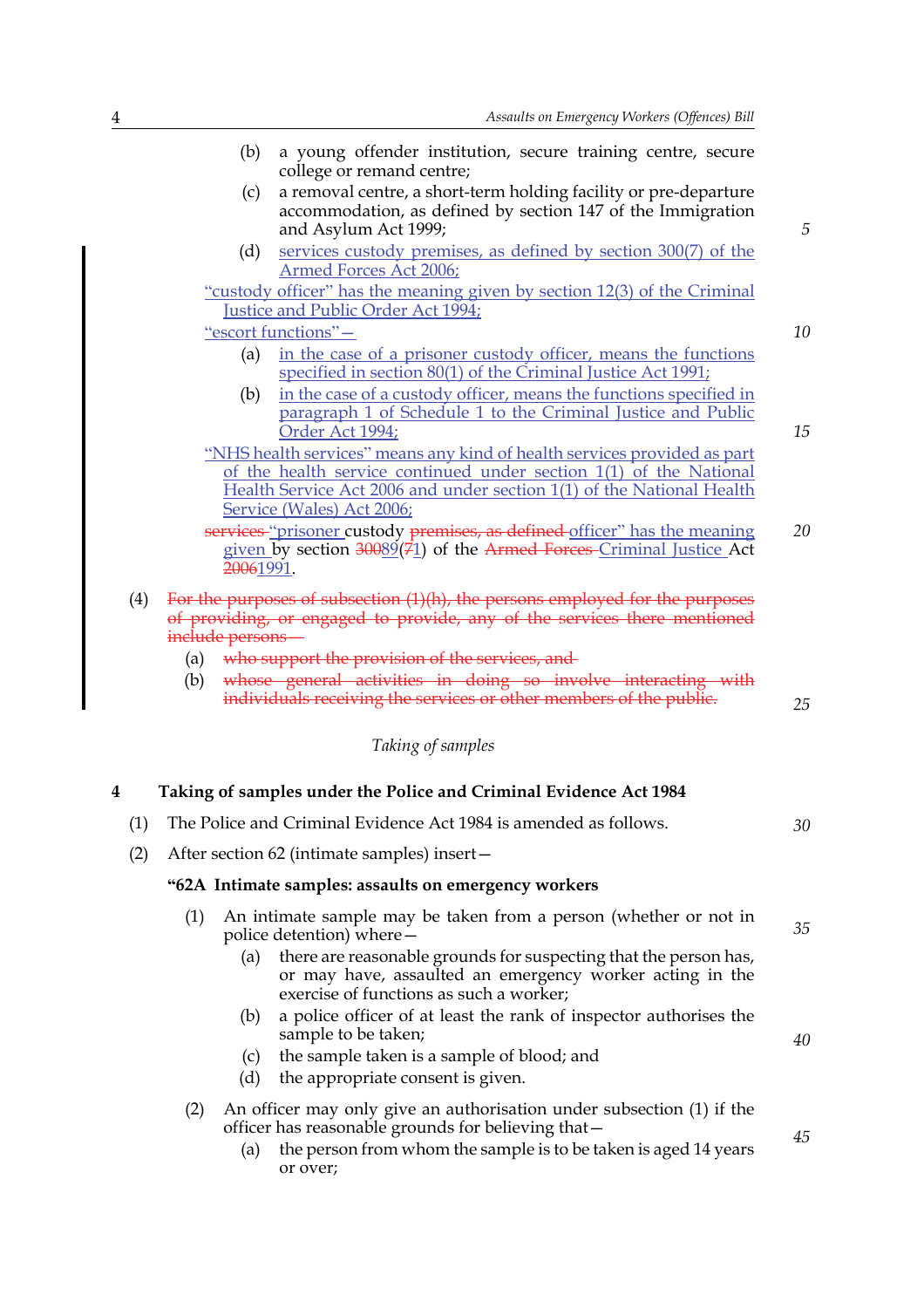- (b) the emergency worker has, as a result of the suspected assault, been exposed to a risk of transmission of an infectious disease carried by the person from whom the sample is to be taken; and
- (c) the taking of the sample is necessary for the purposes of establishing whether the person from whom the sample is to be taken has any such disease.
- (3) For the purposes of subsection  $(1)(a)$ , the circumstances in which an assault takes place against a person acting in the exercise of functions as an emergency worker include circumstances where the assault takes place at a time when the person is not at work but is carrying out functions which, if done in work time, would have been in the exercise of functions as an emergency worker.
- (4) For the purposes of subsection (2)(b), it does not matter whether or not there is reason to believe that the person from whom the sample is to be taken has any infectious disease.
- (5) Where an authorisation for the taking of an intimate sample from a person is given under subsection (1), an officer must give the information mentioned in subsection  $(6)$  to  $-$ 
	- (a) the person, and
	- (b) if the person is under the age of 18, his or her parent or guardian. *20*
- (6) The information is that—
	- (a) an authorisation for the taking of the sample has been given under this section, and
	- (b) a person requested to provide the appropriate consent to the taking of the sample may be liable to prosecution for an offence if he or she refuses to give that consent without good cause. *25*
- (7) Subsections (3) to (8) and (9A) to (12) of section 62 apply to an intimate sample taken (or proposed to be taken) under this section as they apply to an intimate sample taken (or proposed to be taken) under that section.
- (8) A person commits an offence if, without good cause, the person refuses to give the appropriate consent to the taking of a sample that has been authorised under this section.
- (9) A person guilty of an offence under this section is liable on summary conviction to a fine."
- (3) In section 63 (other samples), after subsection (3H) insert—
	- "(3I) A non-intimate sample may be taken from a person without the appropriate consent where—
		- (a) there are reasonable grounds for suspecting that the person has, or may have, assaulted an emergency worker acting in the exercise of functions as such a worker; and *40*
		- (b) a police officer of at least the rank of inspector authorises the sample to be taken without the appropriate consent.
	- (3J) An officer may only give an authorisation under subsection (3I) if the officer has reasonable grounds for believing that—

*5*

*10*

*15*

*35*

*30*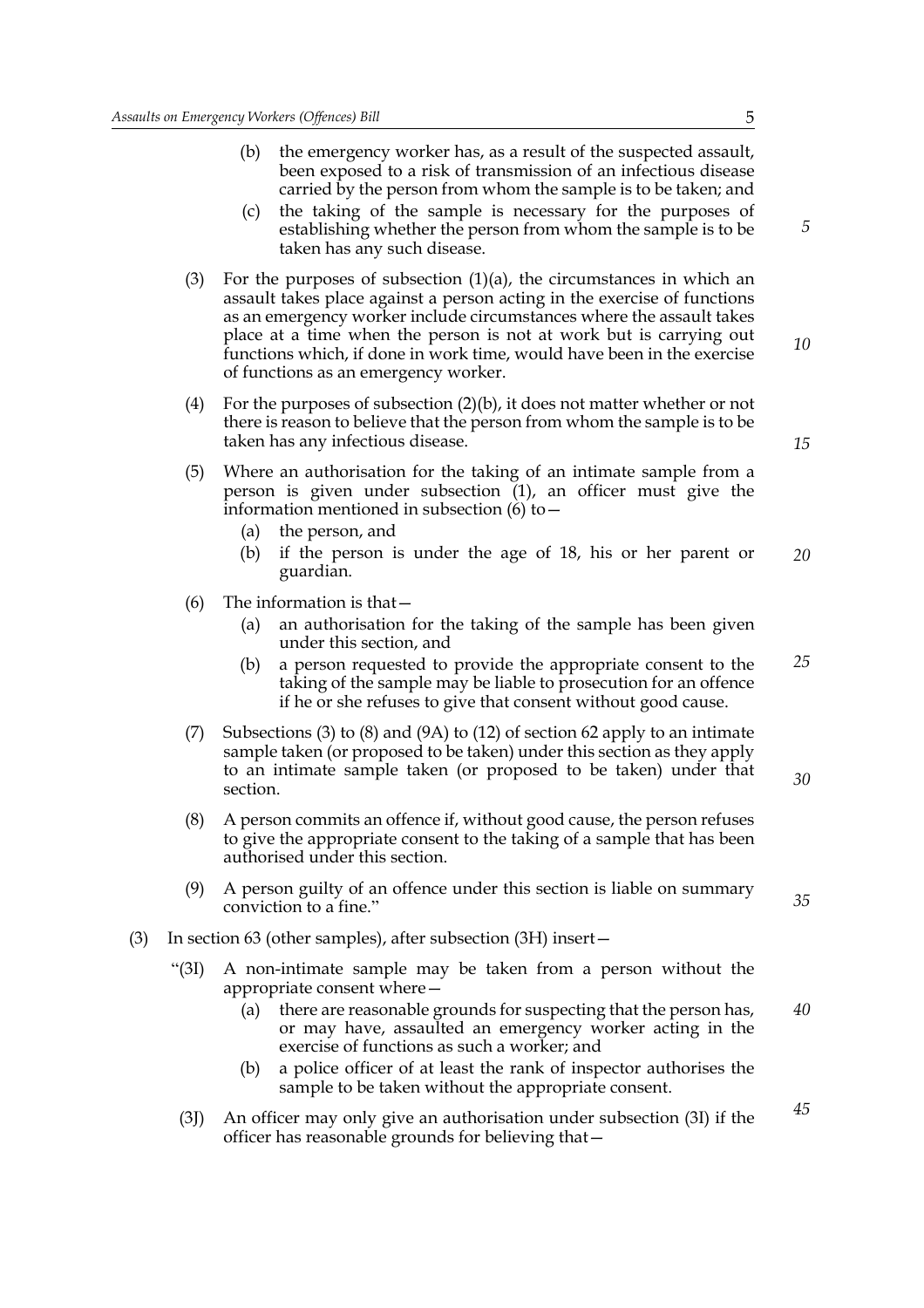- (a) the emergency worker has, as a result of the suspected assault, been exposed to a risk of transmission of an infectious disease carried by the person from whom the sample is to be taken; and
- (b) the taking of the sample is necessary for the purposes of establishing whether the person from whom the sample is to be taken has any such disease.
- (3K) Subsection (3) of section 62A applies for the purposes of subsection  $(3I)(a)$  as it applies for the purposes of subsection  $(1)(a)$  of that section.
- (3L) For the purposes of subsection (3J)(a), it does not matter whether or not there is reason to believe that the person from whom the sample is to be taken has any infectious disease."

**5 Taking of samples under the Terrorism Act 2000**

- (1) Part 1 of Schedule 8 to the Terrorism Act 2000 (treatment of detained persons) is amended as follows.
- (2) In paragraph 10—
	- (a) in sub-paragraph (6), for "sub-paragraph (6A)" substitute "subparagraphs  $(6A)$  and  $(6C)$ ";
	- (b) after sub-paragraph (6B) insert—
		- "(6C) An officer may also give an authorisation in respect of a person detained in England or Wales—
			- (a) under sub-paragraph  $(4)(a)$  for the taking of a nonintimate sample, or
			- (b) under sub-paragraph (5)(c) for the taking of an intimate sample, so far as that sample is of blood,

if there are reasonable grounds for suspecting that the person has, or may have, assaulted an emergency worker acting in the exercise of functions as such a worker.

- (6D) But the officer may give an authorisation by virtue of subparagraph (6C) only if the officer has reasonable grounds for believing that—
	- (a) the emergency worker has, as a result of the suspected assault, been exposed to a risk of transmission of an infectious disease carried by the person from whom the sample is to be taken,
	- (b) the taking of the sample is necessary for the purposes of establishing whether the person from whom the sample is to be taken has any such disease, and *35*
	- (c) in the case of the taking of an intimate sample, the person from whom the sample is to be taken is aged 14 years or over.
- (6E) For the purposes of sub-paragraph (6C), the circumstances in which an assault takes place against a person acting in the exercise of functions as an emergency worker include circumstances where the assault takes place at a time when the person is not at work but is carrying out functions which, if done in work time, would have been in the exercise of functions as an emergency worker.

*5*

*15*

*10*

*20*

*25*

*30*

*40*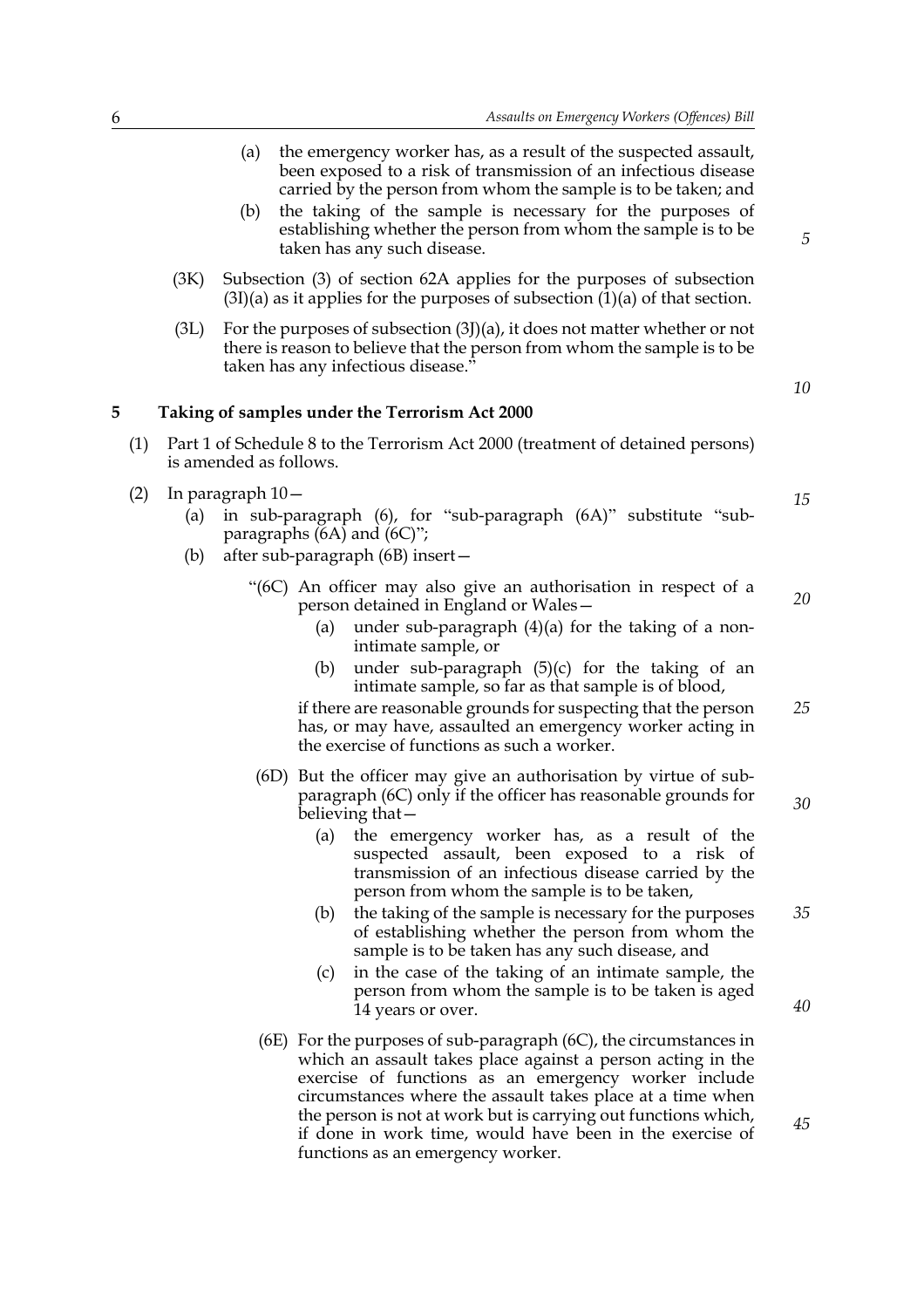- (6F) For the purposes of sub-paragraph  $(6D)(a)$ , it does not matter whether or not there is reason to believe that the person from whom the sample is to be taken has any infectious disease."
- (3) In paragraph 11—
	- (a) after sub-paragraph (2) insert—
		- "(2A) Where an authorisation for the taking of an intimate sample from a person is given under paragraph 10(5)(c) by virtue of paragraph 10(6C), the information mentioned in subparagraph (2B) must also be given to—
			- (a) the person, and
			- (b) if the person is under the age of 18, his or her parent or guardian.
			- (2B) The information is that a person requested to provide the appropriate consent to the taking of the sample may be liable to prosecution for an offence if he or she refuses to give that consent without good cause.";
	- (b) in sub-paragraph  $(3)(a)$ , for "and  $(2)$ " substitute ",  $(2)$  and  $(2A)$ ".
- (4) In paragraph 12, after sub-paragraph (3) insert—
	- "(4) Paragraphs  $10(6C)$  and 13A also apply in relation to the taking of an intimate sample under this paragraph from a person in England or Wales."
- (5) After paragraph 13 insert—
	- "13A(1) A person commits an offence under the law of England and Wales if, without good cause, the person refuses to give the appropriate consent to the taking of an intimate sample that has been authorised under paragraph  $10(5)(c)$  by virtue of paragraph  $10(6C)$ .
		- (2) A person guilty of an offence under this paragraph is liable on summary conviction to a fine."
- (6) In paragraph 15—
	- (a) in sub-paragraph (1), for "13" substitute "13A";
	- (b) after sub-paragraph (1A) insert—
		- "(1B) In the application of paragraph 10 in relation to a person detained in England and Wales, "emergency worker" has the meaning given by section 3 of the Assaults on Emergency Workers (Offences) Act 2017."
- (7) After paragraph 20D insert—
	- "20DA(1) This paragraph applies to paragraph 20A material consisting of a DNA profile derived from a DNA sample taken under paragraph 10 by virtue of an authorisation given under paragraph 10(6C).
		- (2) Material to which this paragraph applies may be retained until it has fulfilled the purpose for which it was taken." *40*
- (8) In paragraph 20H—
	- (a) in sub-paragraph  $(1)$  -
		- (i) omit "or" at the end of paragraph (c), and

*10*

*15*

*5*

*20*

*25*

*30*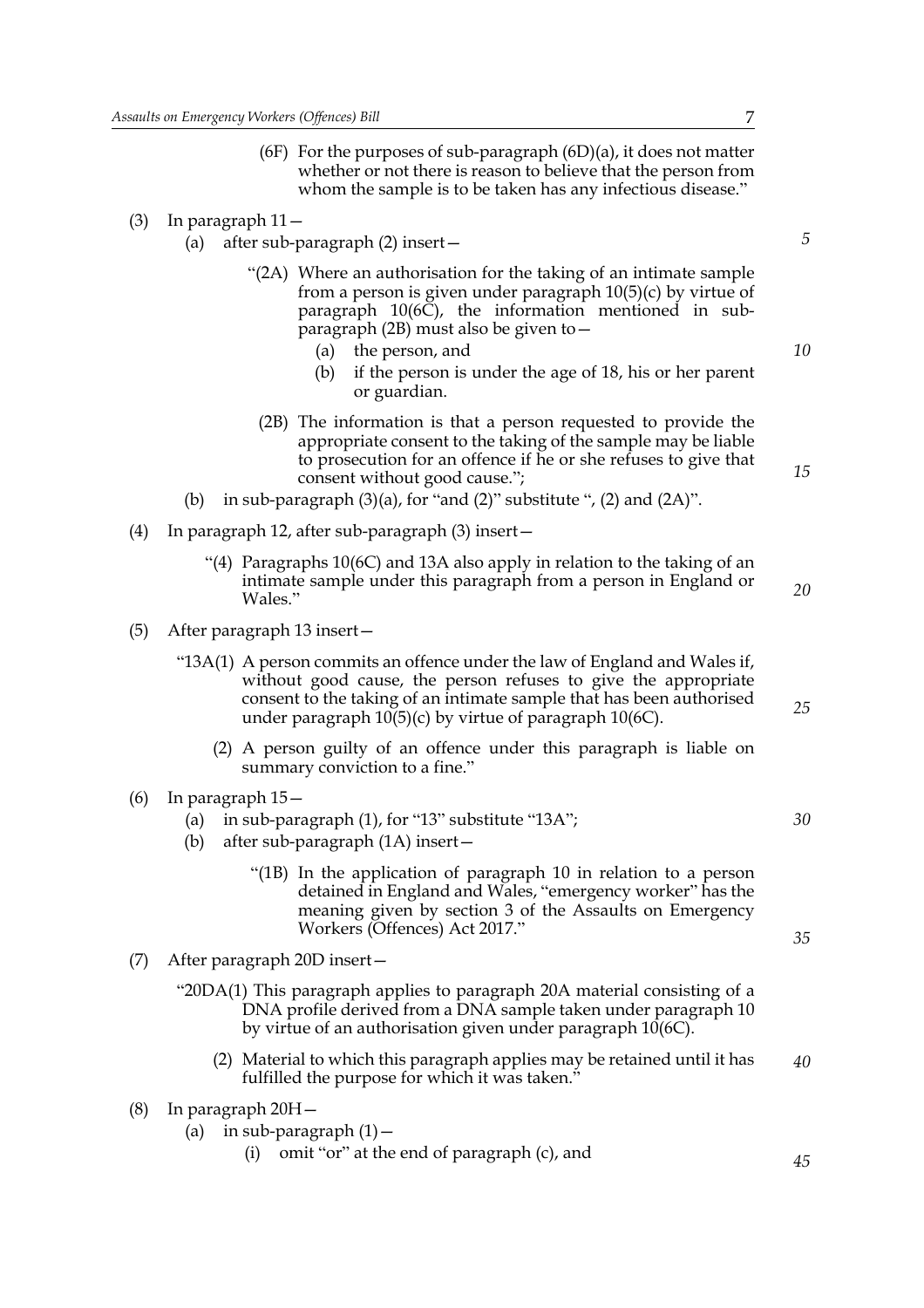- (ii) after paragraph (d) insert ", or
	- (e) in the case of material consisting of a sample taken under paragraph 10 by virtue of subparagraph (6C) of that paragraph, for the purposes of establishing whether the person from whom the sample was taken has any infectious disease.";
- (b) after sub-paragraph (2) insert—
	- "(2A) Where a sample is taken under paragraph 10 by virtue of subparagraph  $(6C)$  of that paragraph as a result of a suspected assault on an emergency worker (as defined by paragraph 15(1B)), information derived from the sample may be disclosed— *10*
		- (a) to the emergency worker, or
		- (b) to any other person for the purposes of protecting the vital interests of the emergency worker.
		- (2B) Nothing in sub-paragraph (2A) authorises the making of a disclosure which contravenes the Data Protection Act 1998." *15*

### **6 Taking of samples: related amendments**

- (1) The Police and Criminal Evidence Act 1984 is amended as set out in subsections (2) to (7).
- (2) In section 62 (intimate samples), in subsection (1) for "section 63B" substitute "sections 62A and 63B".
- (3) In section 63 (other samples), in subsection (5) after "(3)" insert "or (3I)".
- (4) After section 63L insert—

#### **"63LA Retention of section 63D material in connection with assault on emergency worker**

- (1) This section applies to section 63D material consisting of a DNA profile derived from a DNA sample taken under section 62A(1) or 63(3I).
- (2) Material to which this section applies may be retained until it has fulfilled the purpose for which it was taken."

### (5) In section 63T (use of retained material)—

- (a) in subsection  $(1)$  -
	- (i) omit "or" at the end of paragraph (c), and
	- (ii) at the end of paragraph (d) insert ", or
		- (e) in the case of a sample taken under section 62A(1) or 63(3I), for the purposes of establishing whether the person from whom the sample was taken has any infectious disease.";
- (b) after subsection (1) insert—
	- "(1A) Where a sample is taken under section  $62A(1)$  or  $63(3I)$  as a result of a suspected assault on an emergency worker, information derived from the sample may be disclosed—
		- (a) to the emergency worker, or

*40*

*5*

*20*

*25*

*30*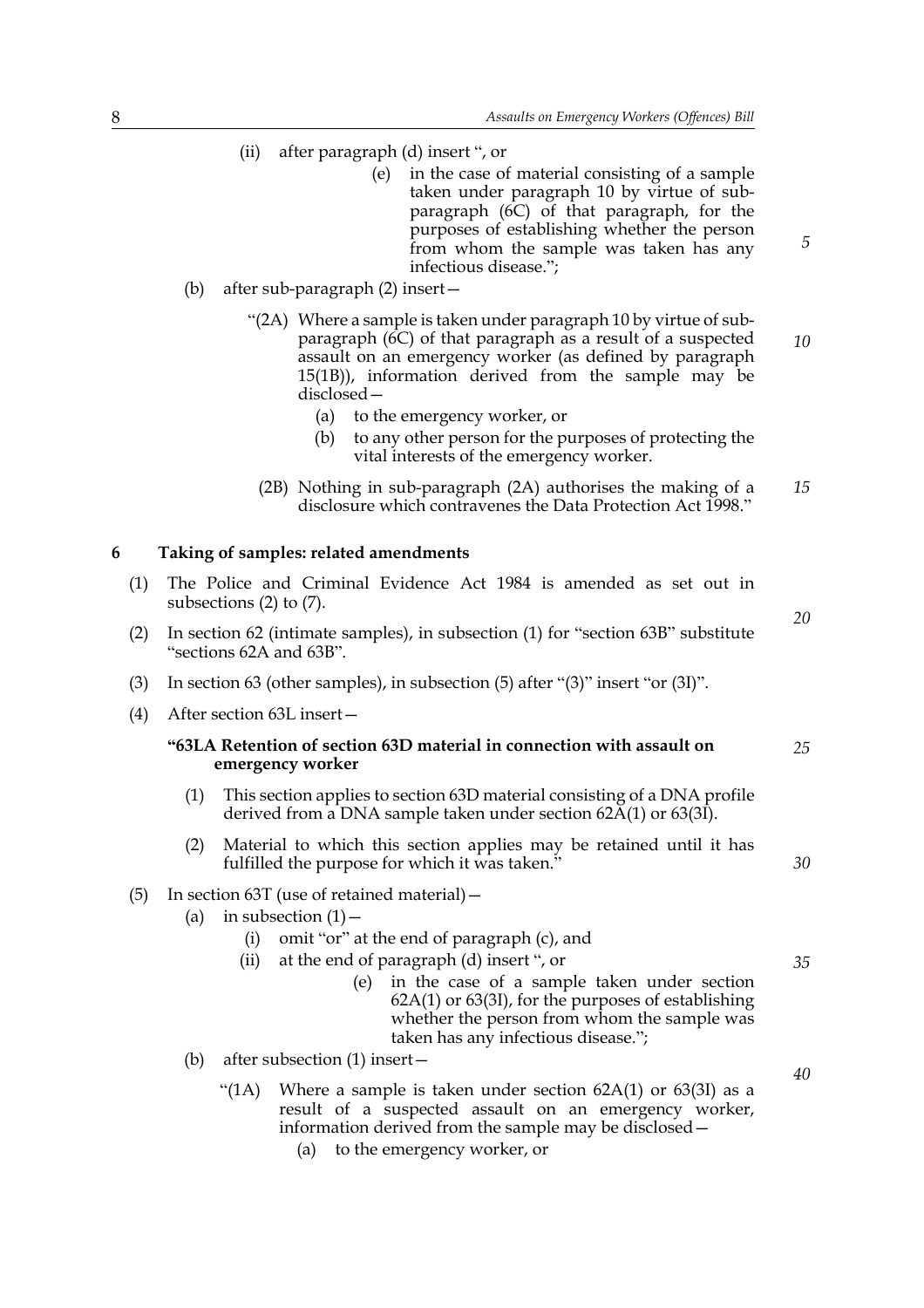- (b) to any other person for the purposes of protecting the vital interests of the emergency worker.
- (1B) Nothing in subsection (1A) authorises the making of a disclosure which contravenes the Data Protection Act 1998."
- (6) In section 65 (Part 5: supplementary), in subsection (1) after the definition of "DNA sample" insert—

""emergency worker" has the meaning given by section 3 of the Assaults on Emergency Workers (Offences) Act 2017."

- (7) In Schedule 2A (fingerprints and samples: power to require attendance at a police station)—
	- (a) in Part 2 (intimate samples), after paragraph 8 insert—

*"Persons suspected of assaulting an emergency worker*

- 8A A constable may require a person to attend a police station for the purposes of taking a sample from the person under section  $62A(1)$ .";
- (b) in Part 3 (non-intimate samples), after paragraph 13 insert—

*"Persons suspected of assaulting an emergency worker*

- 13A A constable may require a person to attend a police station for the purpose of taking a non-intimate sample from the person under section 63(3I)."
- (8) After section 39 of the Human Tissue Act 2004 (exceptions for criminal justice purposes) insert—

#### **"39A Health protection purposes following assault on emergency worker**

- (1) Nothing in section 14(1) or 16(2) applies to anything done under or in connection with a power to take an intimate sample or a non-intimate sample under— *25*
	- (a) section 62A(1) or 63(3I) of the Police and Criminal Evidence Act 1984 (which confer power to take samples from persons suspected of assaulting an emergency worker, except in the case of persons detained under terrorism-related provisions), or
	- (b) sub-paragraph (4)(a) or (5)(c) of paragraph 10 of Schedule 8 to the Terrorism Act 2000 by virtue of an authorisation given under sub-paragraph (6C) of that paragraph (which confer power to take samples from persons suspected of such assaults who are detained under terrorism-related provisions).
- (2) In this section "intimate sample" and "non-intimate sample" have the meanings given by section 65 of the Police and Criminal Evidence Act 1984 (Part 5 definitions)."

*General*

#### **7 Financial provision**

*The following are to be paid out of money provided by Parliament*—

*5*

*15*

*10*



*20*

*30*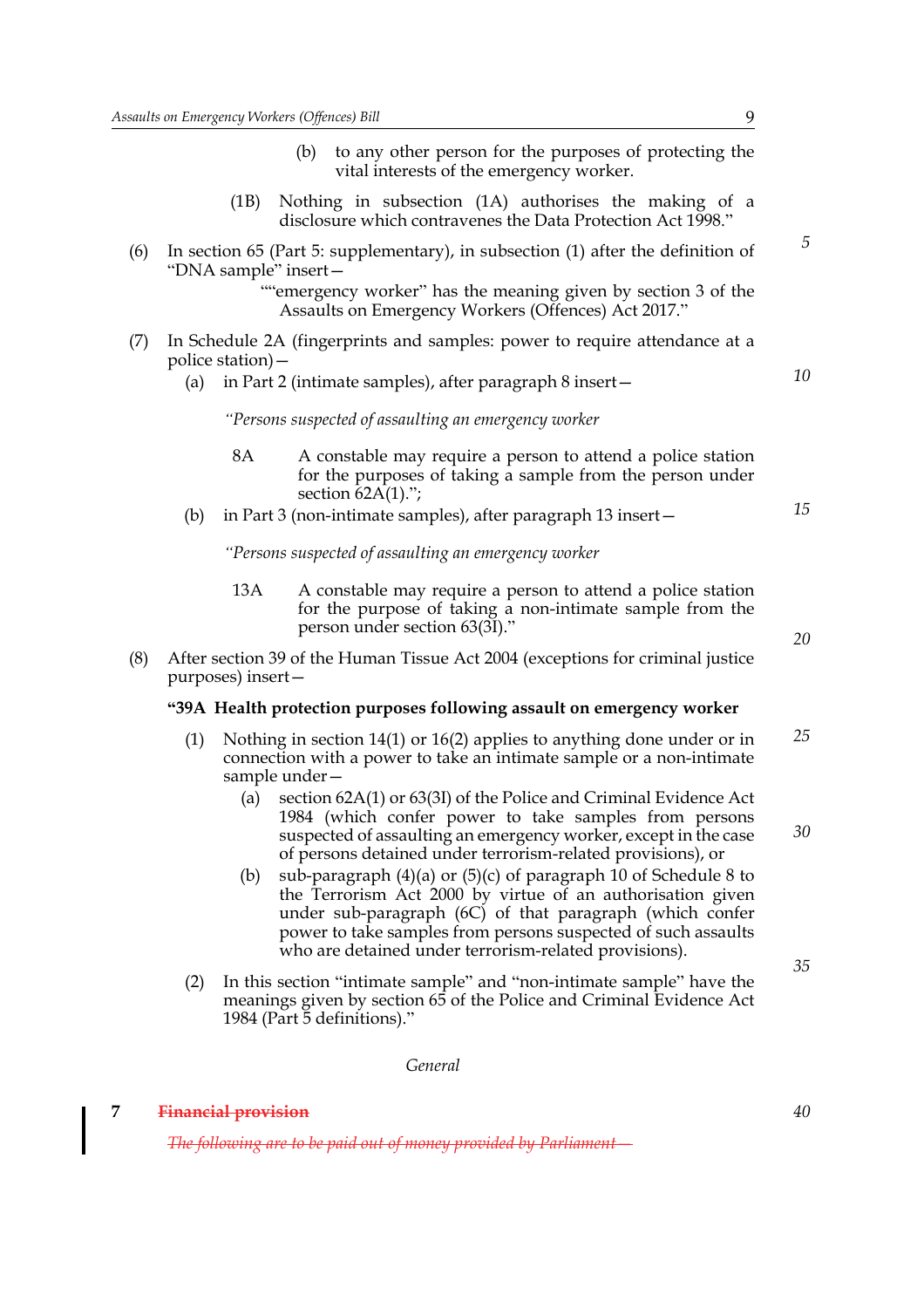- *(a) any expenditure incurred under or by virtue of this Act by the Secretary of State, and*
- *(b) any increases attributable to this Act in the sums payable under any other Act out of money so provided.*

#### **8 Extent, commencement and short title**

- (1) This Act extends to England and Wales only, except for this section and section 5 which extend to England and Wales, Scotland and Northern Ireland.
- (2) This Act comes into force at the end of the period of two months beginning with the day on which it is passed.
- (3) This Act may be cited as the Assaults on Emergency Workers (Offences) Act 2017.